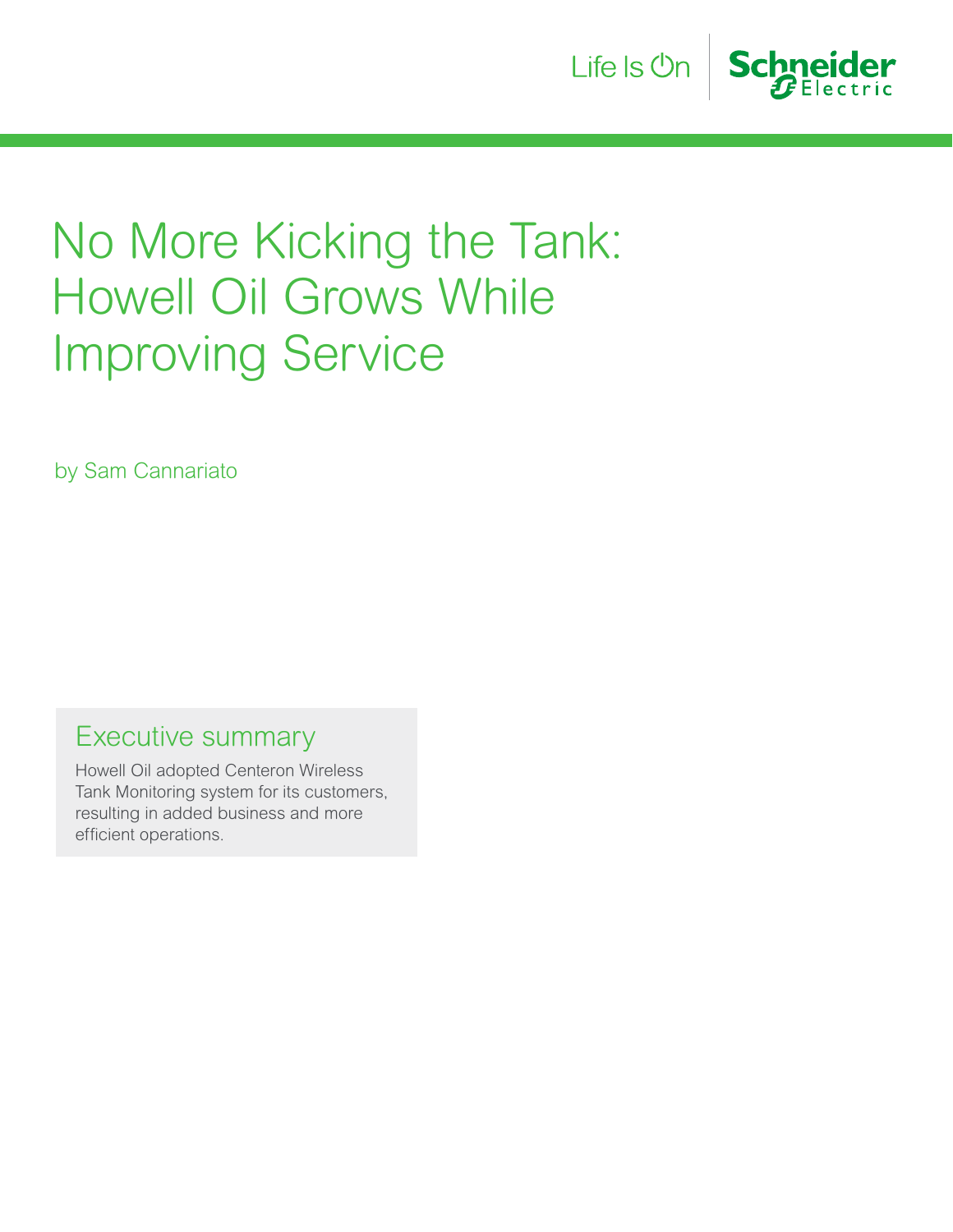## **Introduction**

It should go without saying, and it probably does, that when you are responsible for keeping fuel and lubricant tanks full, they should never be empty. An empty tank is an unhappy customer; but even more so, it's a disruption to the workflow of your business. So, there's really no ambiguity about it: full tanks are to be desired.

Operating under this theory, Jared Howell, business development manager, Howell Oil, endeavored to do just that. Relying on a piecemeal system of client-provided inventory management, he diligently stayed in touch with his customers and made sure that they had what they required to operate. Customers relied on him, and he wasn't going to let them down.



# Kick the Tank

Every customer had their own method of monitoring tank levels—some as simple as dropping a stick into the tank to measure its contents, and some as colorful as kicking the tank to listen to what sound it made. Believe it or not, this is not a highly accurate measurement strategy.

When viewed through the logistical lens, empty reserves are bad; so are full tanks, or tanks at maybe 80% capacity. To fill these tanks, Howell Oil must dispatch a truck to the customer site. Set-up and tear-down times are uniform, regardless of how much fuel they add to the tank. And with the aforementioned inventory methods being unreliable, Howell decided the best way he could serve his customers was find a way to monitor the tanks remotely. To do so he partnered with Schneider Electric and deployed its Centeron Wireless Tank Monitoring (WTM) solution.



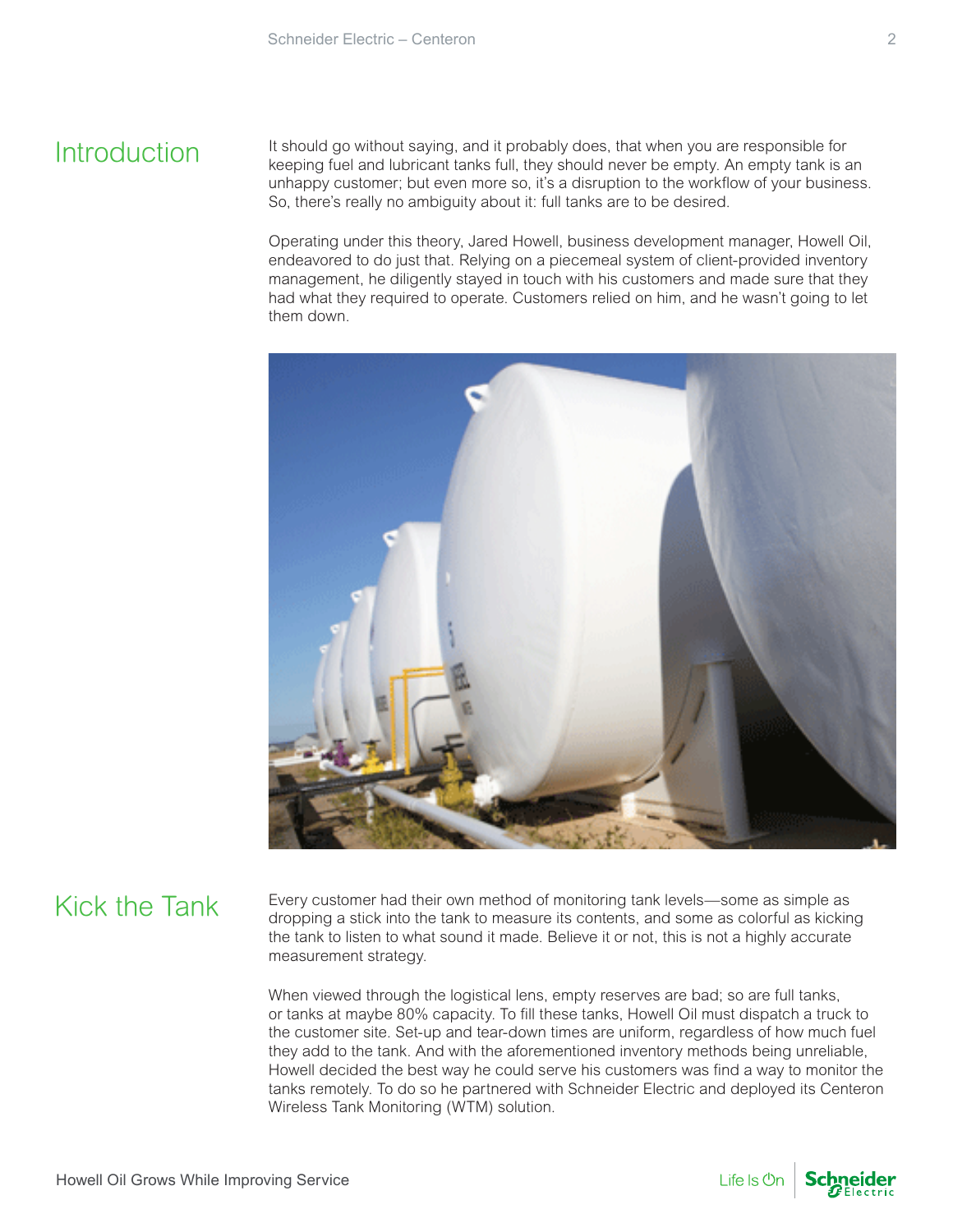## **80% Increased Efficiency**

Now it was no longer necessary to kick the tank. By employing WTM, Howell Oil can see exactly how much liquid is in each tank—in real time. Instead of customers wasting time checking their tank levels every day, Howell Oil can use an IIoT solution like Schneider Electric's online web view and see the fill rate percentage remotely and schedule deliveries in such a way as to maximize their efficiency. Because he embraced a digitalized strategy, Howell estimates his deliveries are now close to 80% more efficient.

By studying how each customer uses fuel, Howell ensures his drivers are delivering new stock at optimum times—when levels are low enough to justify making the run, but not so low as they are in danger of running out. It's a win-win, because it removes measuring tank levels from the customer's to do list, and allows Howell to schedule deliveries based on business sense, not geography; gone are the days where trucks would top off tanks nearby since they were in the area. Now, if customers call to order more stock, "it's not unusual for them to see the trucks driving up to make a delivery already, based on information from the WTM," said Howell. "It has definitely improved relations."



This level of operational efficiency has allowed Howell Oil to increase the scope of their operation significantly—they have added over a million dollars in equipment since they began to use WTM. Before, adding new clients was difficult—sometimes it meant physically covering a huge amount of space to get to the tanks and check the levels. Furthermore, clients have different needs and different busy seasons. Tracking their stock manually made large-scale expansion a headache, since adding clients meant adding trucks to cover them as well as existing customers—an exponential problem of scale. Now, Howell Oil can confidently monitor far more customers. "I estimate we've grown by at least 50%," said Howell.

Such growth might lead to mistakes, but the access to information allows Howell Oil to provide exceptional service, even when nature throws them—and everyone—a curve ball. During Hurricane Michael in 2018, "we had a 0% run out. The reason we were able to achieve this was Centeron." When disaster strikes, we rely on energy to get us back to normal, and Howell was able to meet this need for his customers in an incredibly stressful time.

*Howell Oil can see exactly how much liquid is in each tank—in real time.*

### **Figure 1**

*IIoT technologies allow Howell Oil to monitor tanks remotely and efficiently maintain stock levels.*

*"I estimate we've grown by at least 50%."*

*– Howell*



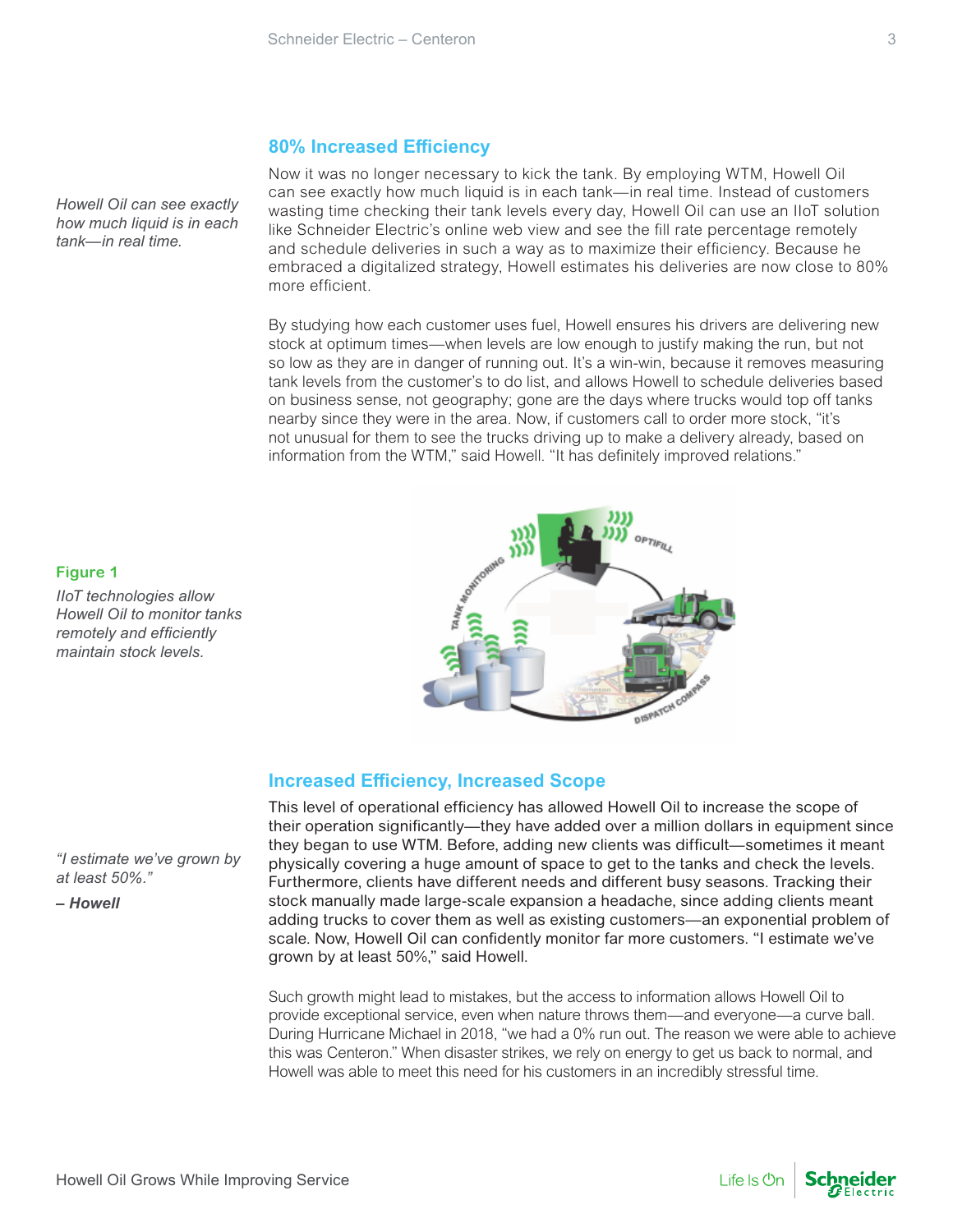## **Conclusion**

As efficiency—both time and energy—become a more valued commodity, real-time awareness of stock levels is now a critical measurement for keeping deliveries optimized. Combining web-based access and proven measurements, Centeron Wireless Tank Monitoring has allowed Howell Oil to focus on growth, while maintaining the high levels of service their customers demand. Instead of kicking the tank, they have kicked their operation into high gear and high efficiency. It has also significantly increased the profitability of their operation.